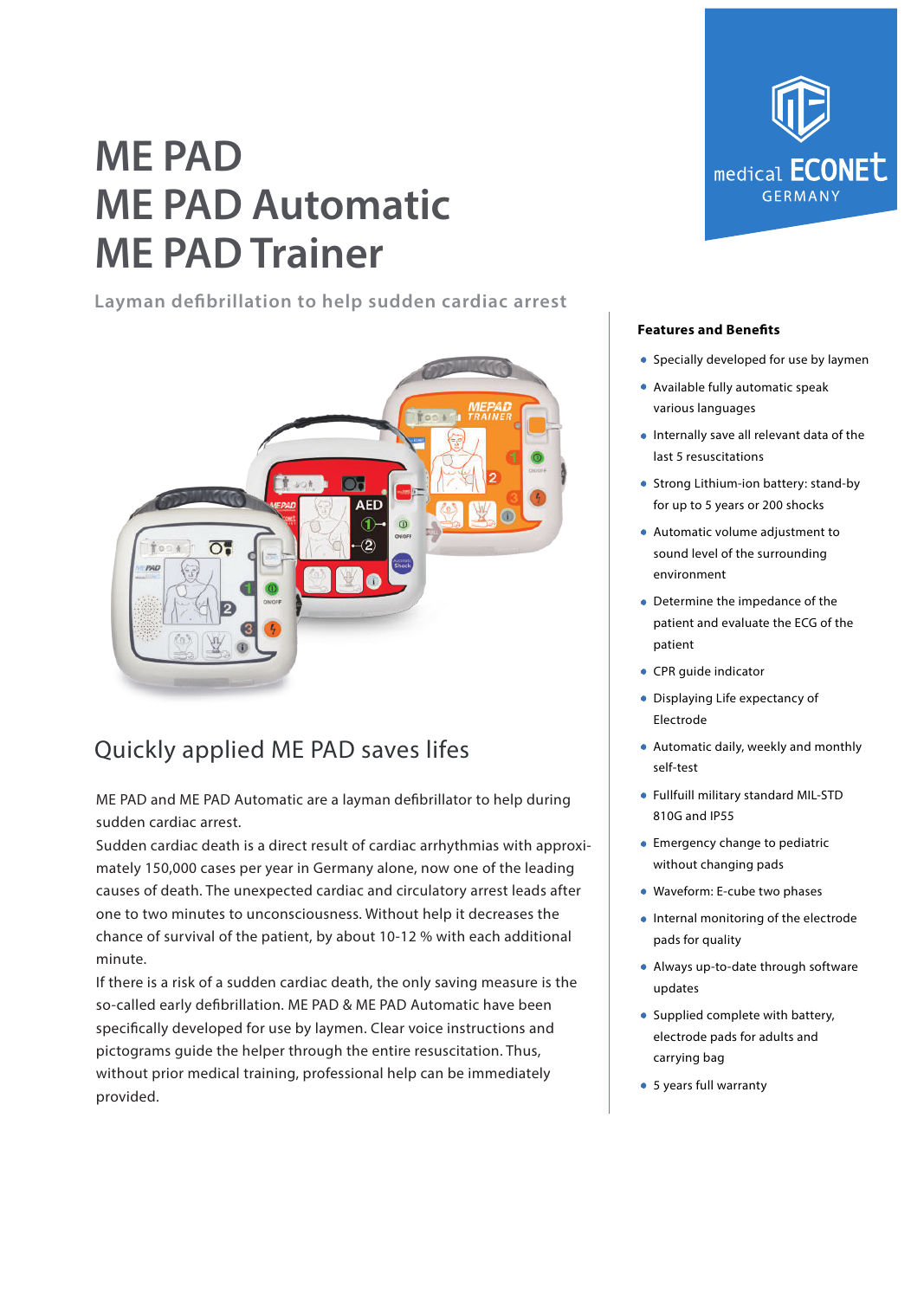# **ME PAD ME PAD Automatic ME PAD Trainer** Layman defibrillation to help sudden cardiac arrest

### **How To Use ME PAD Defibrillators**

ME PAD defibrillators are ready to use at any place. Up to five operations of three hours of duration can be recorded on the internal SD memory card. At any time, all the important data such as heart rhythm, energy output, time, etc. are available for post-analysis. Software developed in compliance with current ERC guidelines. Detailed instructions are given to the user through the entire CPR.

**2. Attaching pads**

### **1. Preperation and Power button**



- Set the Adult / Pediatric selection switch to match the victim.
- Turn the device on by pressing the Power button.



- Remove clothes from patient's chest.
- Remove the pads package from the pads storage compartment at the bottom of the device.
- Remove the pad cover and place pads on the patient.

### **3. Shock delivery after analyzing heart rhythm**



- Keep away from the patien during analyzing heart rhythm.
- Press the Shock button if instructed.

\*Please check the user manual for detailed instructions

#### **The Main Function of ME PAD Defibrillators**

- Comprehensible voice instructions and pictograms guide the helper through the resuscitation.
- Emergency switchover to children under 25 kg possible without changing the electrode.
- All relevant data of the last 5 resuscitations are stored.
- Automatic self-test and indication of readiness on the display.
- Automatic adjustment of the volume of the voice announcements to the environment.

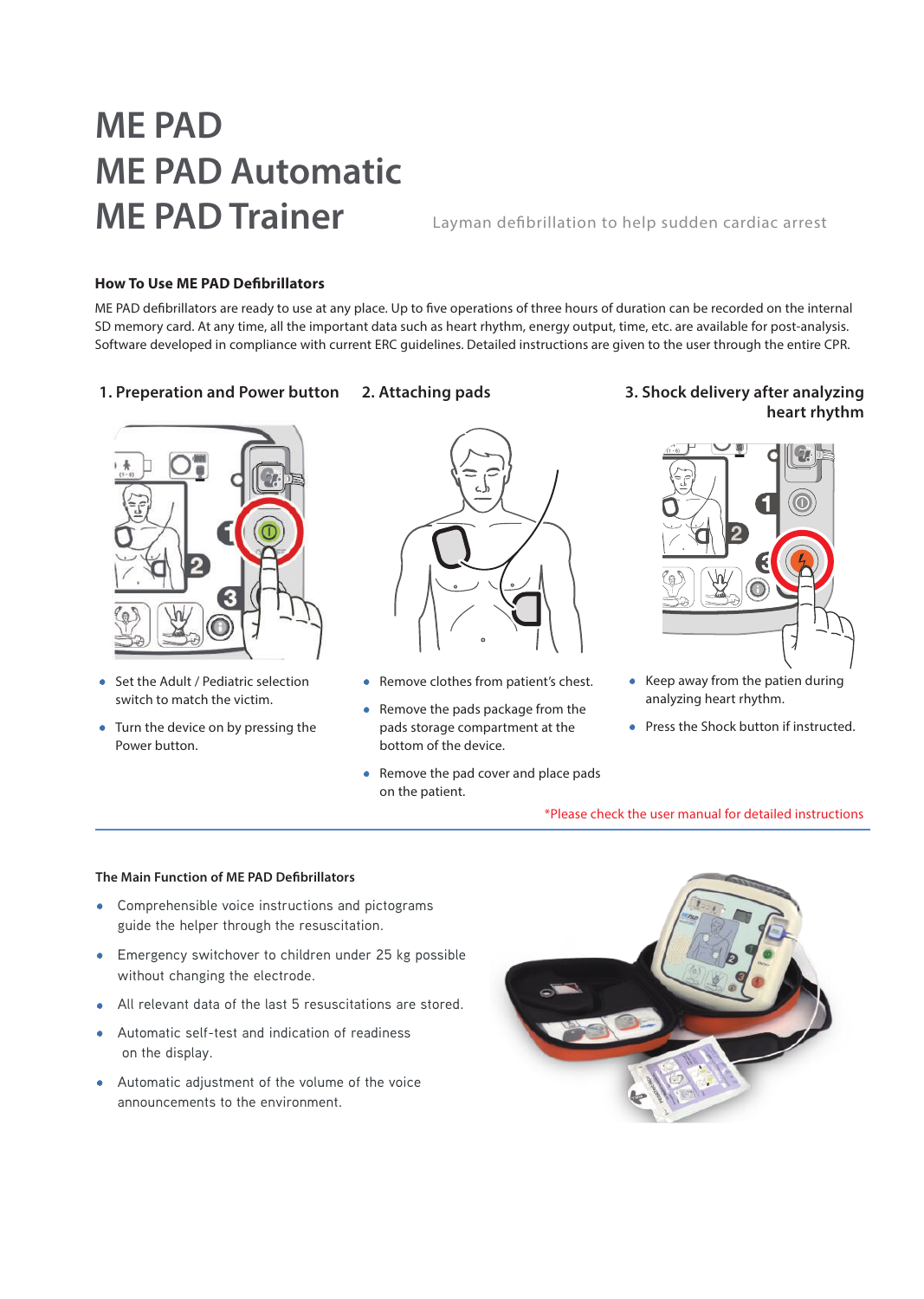## **ME PAD ME PAD Automatic ME PAD Trainer**

Layman defibrillation to help sudden cardiac arrest

### **Specifications**

| <b>Dimension</b>                                                                                             |                                                                                                                                               | Pads                             |                                                                                                      |  |
|--------------------------------------------------------------------------------------------------------------|-----------------------------------------------------------------------------------------------------------------------------------------------|----------------------------------|------------------------------------------------------------------------------------------------------|--|
| Size:                                                                                                        | 260 (W) x 256 (L) x 69.5 (H) mm                                                                                                               | • Adult Defibrillation Pads      |                                                                                                      |  |
| Weight:                                                                                                      | 2.4 kg including battery & pads                                                                                                               | Electrode area:                  | 120 cm <sup>2</sup>                                                                                  |  |
| <b>Defibrillation</b>                                                                                        |                                                                                                                                               | Cable length:                    | 120 cm (Inside the pouch: 95 cm,                                                                     |  |
| Output energy:                                                                                               | Adult: 150 J at 50 $\Omega$<br>Pediatric: 50 J at 50 $\Omega$ (common usage)                                                                  | Shelf life:                      | Outside the pouch: 25 cm)<br>Up to 30 months from the date of manufacture                            |  |
| Charging time:                                                                                               | less than 8 seconds                                                                                                                           | • Pediatric Defibrillation Pads  |                                                                                                      |  |
| Charging time after                                                                                          |                                                                                                                                               | 46.43 $cm2$<br>Electrode area:   |                                                                                                      |  |
| CPR finished:<br>Waveform:                                                                                   | at least 8 seconds<br>E-cube two-phase (truncated expotential type)                                                                           | Cable length:                    | Total 120 cm (Inside the pouch: 80 cm,<br>Outside the pouch: 40 cm)                                  |  |
|                                                                                                              |                                                                                                                                               | Shelf life:                      | Up to 24 months from the date of manufacture                                                         |  |
| <b>ECG</b>                                                                                                   |                                                                                                                                               |                                  |                                                                                                      |  |
| Acquired ECG lead:                                                                                           | Lead II                                                                                                                                       | <b>Data Storage and Transfer</b> |                                                                                                      |  |
| Frequency:                                                                                                   | 1 Hz to 30 Hz                                                                                                                                 | Internal memory data             | 5 individual treatments, up to 3 hours per                                                           |  |
| Impendance range:                                                                                            | 25 $\Omega$ to 175 $\Omega$                                                                                                                   | capacity:                        | treatment                                                                                            |  |
|                                                                                                              | (Schock will not be delivered if the patient's<br>impedance is beyond this range)                                                             | SD card:                         | External memory. Data may be copied from<br>the internal memory to the SD Card                       |  |
| Shockable Rhythms:                                                                                           | Ventricular Fibrillation or Fast Ventricular                                                                                                  | IrDA:                            | For PC communications                                                                                |  |
|                                                                                                              | Fibrillation                                                                                                                                  | <b>Standards</b>                 |                                                                                                      |  |
| Sensitivity and Specificity: meets ANSI/AAMI DF80 guidelines                                                 |                                                                                                                                               | Sealing:                         | meets DIN EN 60529: IP55                                                                             |  |
| <b>Operational Guidance</b>                                                                                  |                                                                                                                                               | ESD:                             | meets EN 61000-4-2:2001                                                                              |  |
| <b>Control Devices:</b>                                                                                      | Power Button, i-Button, Shock Button (only ME<br>PAD semi), Adult/Pediatric Selection Switch                                                  |                                  |                                                                                                      |  |
| Status LCD:                                                                                                  | Displays device status, battery level and pads<br>status                                                                                      | EMI (Radiated):                  | meets EN 60601-1-2 limits, method<br>EN 55011:2007 + A2:2007, Group 1, Class B                       |  |
| Speaker:                                                                                                     | Plays back voice instructions. The CU-SP1<br>analyzes the ambient noise level during a                                                        | EMI (Immunity):                  | meets IEC 60601-1-2 limits, method<br>EN 61000-4-3:2006 +A1:2008 Level 3<br>(10V/m 80MHz to 2500MHz) |  |
|                                                                                                              | treatment operation. If ambient noise level is<br>high, it automatically increases the voice<br>instructions volume so that you can hear them | Vibration:                       | Operating: Meets MIL-STD-810G Fig.514.6E-1,<br>random                                                |  |
|                                                                                                              | clearly.                                                                                                                                      |                                  | Standby: Meets MIL-STD-810G Fig.514.6E-2,<br>swept sine (helicopter)                                 |  |
| <b>Self-Diagnostic Test</b>                                                                                  |                                                                                                                                               | Languages:                       | German, English, French, Danish, Spanish,<br>Norwegian, Italian, Czech, Portuguese, Greek,           |  |
| Auto:                                                                                                        | Power On Self-Test, Run-time Self-Test<br>Daily, Weekly, and Monthly Self-Test                                                                |                                  | Swedish, Dutch, Polish, Lithuanian                                                                   |  |
| Manuel:                                                                                                      | Battery Pack Insertion Test (done when the user<br>inserts the battery pack into the battery pack<br>compartment of the device)               | <b>Environment Conditions</b>    |                                                                                                      |  |
|                                                                                                              |                                                                                                                                               | Altitude:                        | 0 to 15,000 feet (operational and storage)                                                           |  |
|                                                                                                              |                                                                                                                                               | Drop:                            | withstands 1.2-meter drop to any edge, corner,<br>or surface                                         |  |
| <b>Disposable Battery Pack</b>                                                                               |                                                                                                                                               | Temperature range:               | Operation: 0° C to 43° C                                                                             |  |
| Battery type:                                                                                                | 12V DC, 4.2Ah LiMnO2<br>Disposable: Long-life                                                                                                 |                                  | Standby: 0° C to 43° C<br>Transport: - 20° C to 60° C                                                |  |
| Capacity:                                                                                                    | At least 200 shocks for a new battery or 8 hours<br>of operating time at room temperature                                                     | Humidity range:                  | Operation: 5% ~ 95% (non condensing)                                                                 |  |
| <b>Standby Life</b>                                                                                          | At least 5 years from the date of manufacture if                                                                                              |                                  | Standby: $5\% \sim 95\%$ (non condensing)                                                            |  |
| (After inserting battery):<br>stored and maintained in accordance with the<br>instructions in this document. |                                                                                                                                               | <b>Accessory</b>                 | Transport: $5\% \sim 95\%$ (non condensing)                                                          |  |
| Temperature ranges:                                                                                          | Operating: 0 °C to 43 °C<br>Storage: -20 °C to 60 °C                                                                                          | • Standard                       | <b>Battery</b><br>Pads<br>Bag                                                                        |  |
|                                                                                                              |                                                                                                                                               | • Optional                       | Wall holder<br>Wall cabinet<br>Pediatric pads                                                        |  |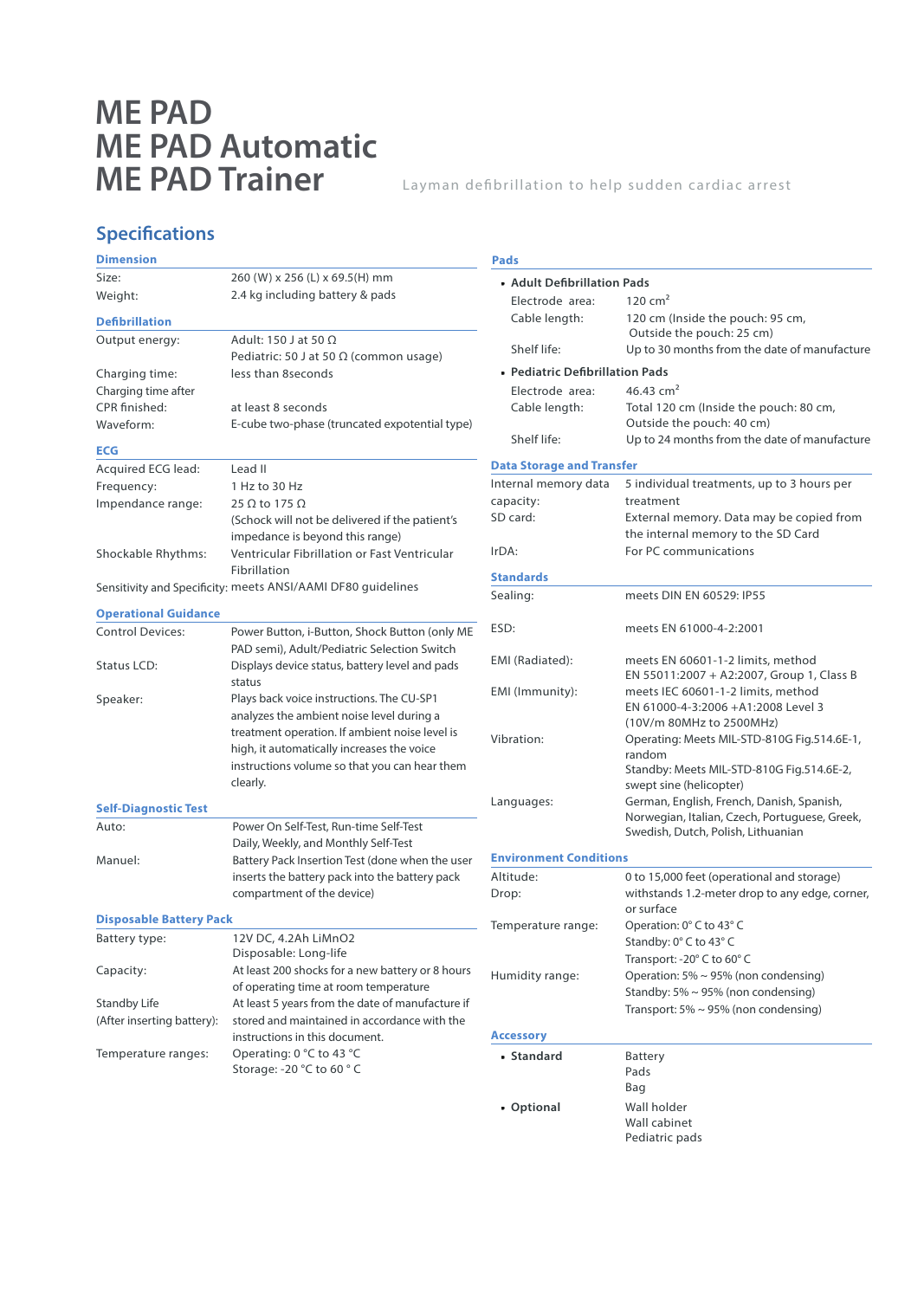## **ME PAD ME PAD Automatic ME PAD Trainer**

Layman defibrillation to help sudden cardiac arrest

### **Specifications**

| <b>Scenario (ME PAD Trainer)</b> |                                                                                                                                                            |  |  |  |
|----------------------------------|------------------------------------------------------------------------------------------------------------------------------------------------------------|--|--|--|
| Scenario 1 (S1):                 | 1. Apply first shock, CPR<br>2. Reproduce normal rhythm, CPR                                                                                               |  |  |  |
| Scenario 2 (S2):                 | 1. Apply first shock, CPR<br>2. Apply second shock, CPR<br>3. Reproduce normal rhythm, CPR                                                                 |  |  |  |
| Scenario 3 (S3):                 | 1. Reproduce normal rhythm, CPR<br>2. Apply first shock, CPR<br>3. Reproduce normal rhythm, CPR                                                            |  |  |  |
| Scenario 4 (S4):                 | 1. Reproduce normal rhythm continuosly, CPR                                                                                                                |  |  |  |
| Scenario 5 (S5):                 | 1. Apply first shock, CPR<br>2. Reproduce normal rhythm, CPR<br>3. Apply second shock, CPR<br>4. Reproduce normal rhythm, CPR                              |  |  |  |
| Scenario 6 (S6):                 | 1. Reproduce ventricular fibrillation<br>continuosly, CPR                                                                                                  |  |  |  |
| Scenario 7 (S7):                 | 1. Apply first shock, CPR<br>2. Apply second shock, CPR<br>3. Reproduce normal rhythm, CPR<br>4. Apply third shock, CPR<br>5. Reproduce normal rhythm, CPR |  |  |  |
| Scenario 8 (S8):                 | 1. Apply first shock, CPR<br>2. Apply second shock, CPR<br>3. Apply third shock, CPR<br>4. Reproduce normal rhythm, CPR                                    |  |  |  |

### **ME PAD Series Dimension**





**Packaging**



Approx. 5.6kg